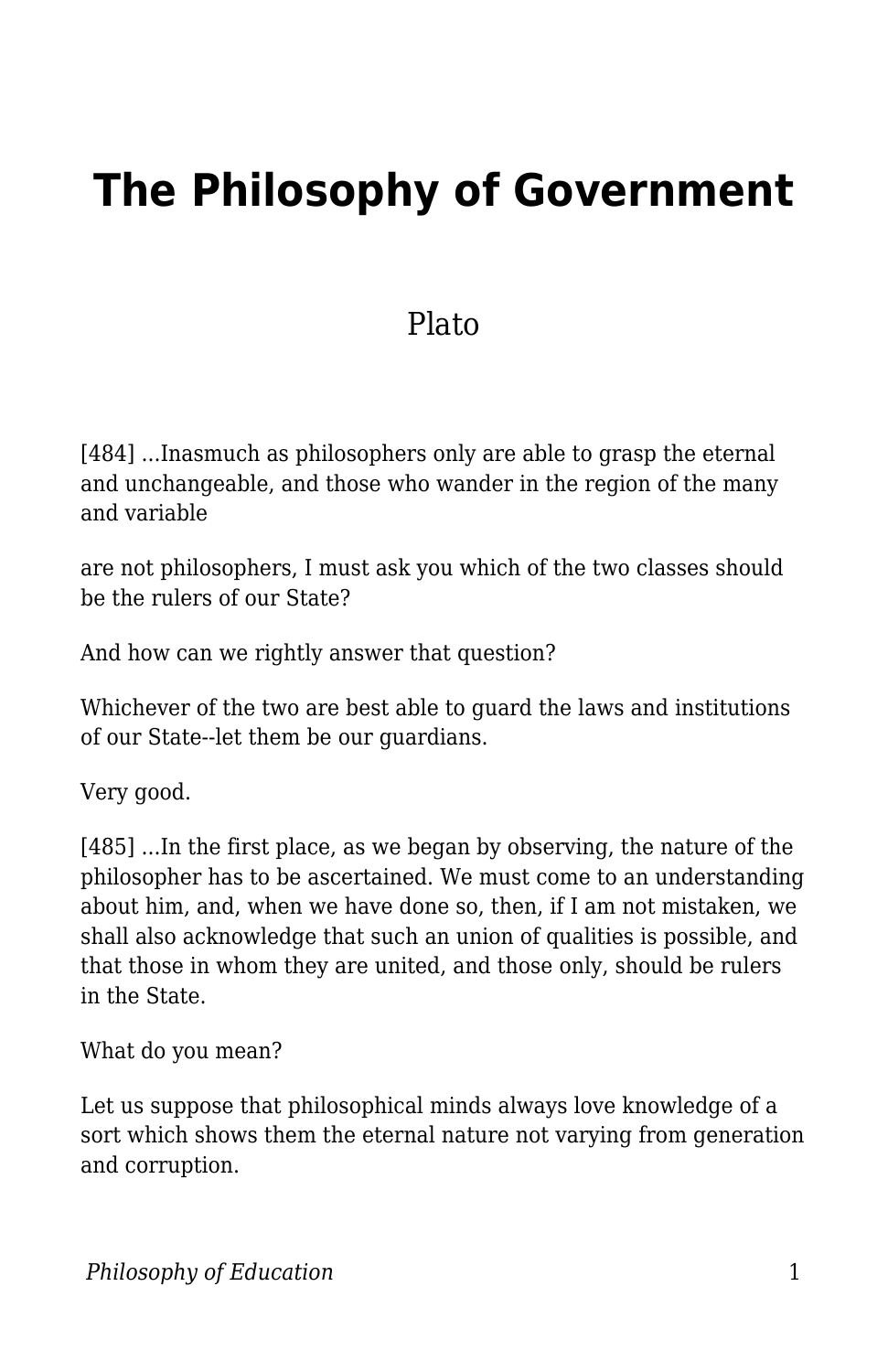### Agreed.

And further, I said, let us agree that they are lovers of all true being; there is no part whether greater or less, or more or less honourable, which they are willing to renounce; as we said before of the lover and the man of ambition.

True.

And if they are to be what we were describing, is there not another quality which they should also possess?

What quality?

Truthfulness: they will never intentionally receive into their mind falsehood, which is their detestation, and they will love the truth.

Yes, that may be safely affirmed of them...

Can the same nature be a lover of wisdom and a lover of falsehood?

Never.

The true lover of learning then must from his earliest youth, as far as in him lies, desire all truth?

Assuredly...

He whose desires are drawn towards knowledge in every form will be absorbed in the pleasures of the soul, and will hardly feel bodily pleasure-- I mean, if he be a true philosopher and not a sham one.

That is most certain... [486]

Then how can he who has magnificence of mind and is the spectator of all time and all existence, think much of human life?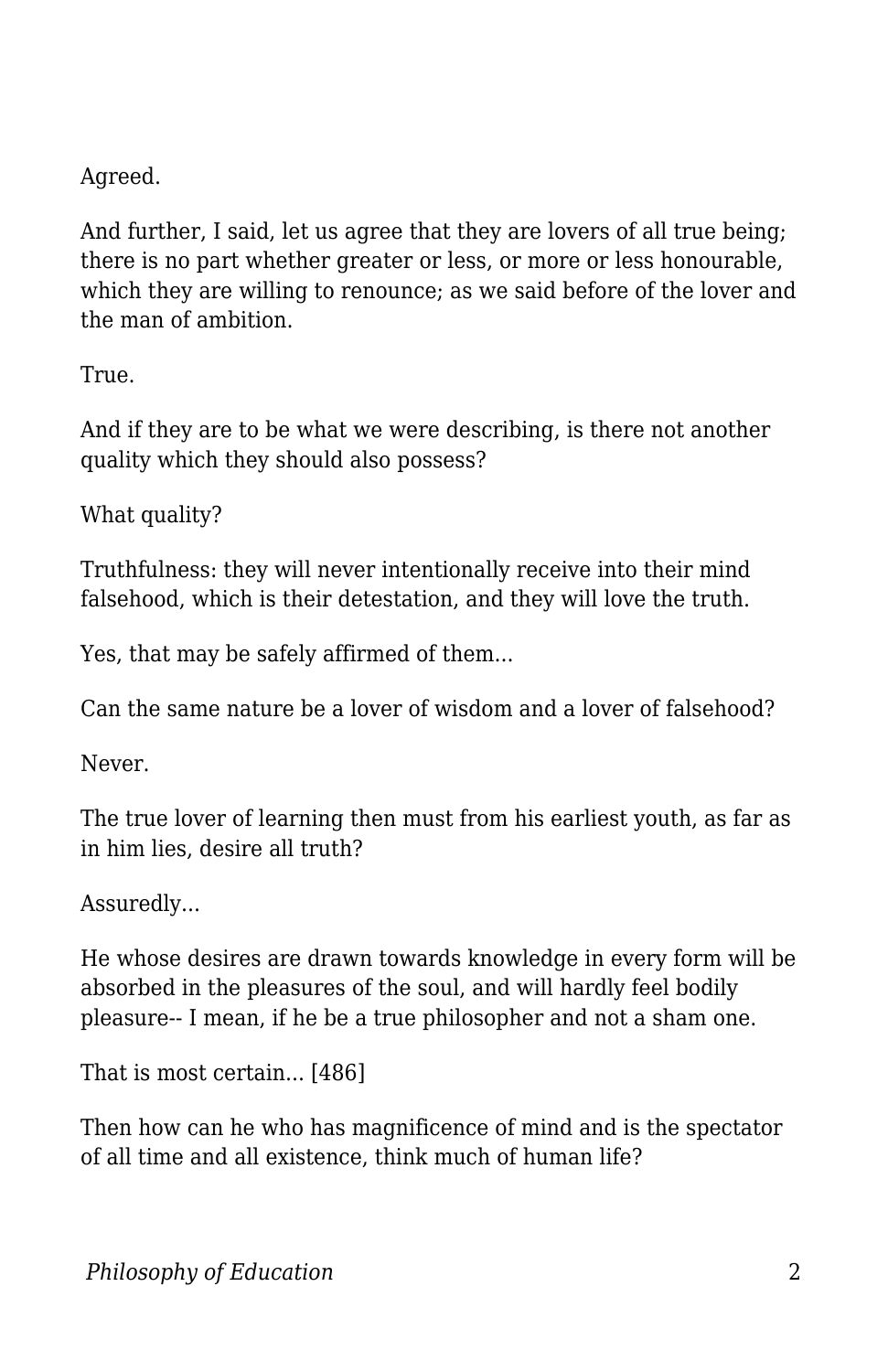He cannot.

Or can such an one account death fearful?

No indeed.

Then the cowardly and mean nature has no part in true philosophy?

Certainly not...

Then you will soon observe whether a man is just and gentle, or rude and unsociable; these are the signs which distinguish even in youth the philosophical nature from the unphilosophical.

True.

There is another point which should be remarked.

What point?

Whether he has or has not a pleasure in learning; for no one will love that which gives him pain, and in which after much toil he makes little progress.

Certainly not.

And again, if he is forgetful and retains nothing of what he learns, will he not be an empty vessel?

That is certain.

Labouring in vain, he must end in hating himself and his fruitless occupation? Yes.

Then a soul which forgets cannot be ranked among genuine philosophic natures; we must insist that the philosopher should have a good memory?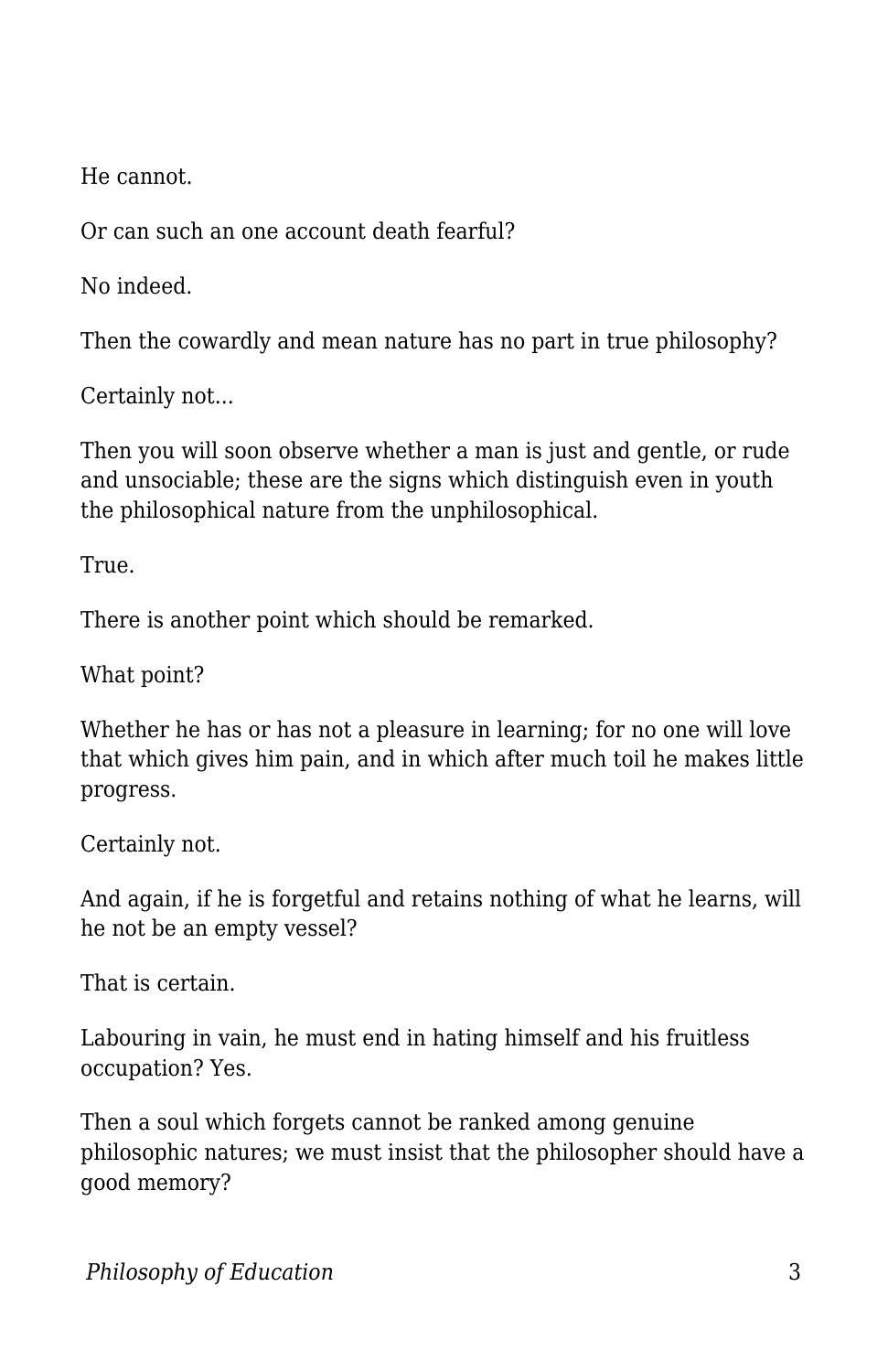Certainly... [487]

And must not that be a blameless study which he only can pursue who has the gift of a good memory, and is quick to learn,--noble, gracious, the friend of truth, justice, courage, temperance, who are his kindred?

The god of jealousy himself, he said, could find no fault with such a study.

And to men like him, I said, when perfected by years and education, and to these only you will entrust the State.

Here Adeimantus interposed and said: To these statements, Socrates, no one can offer a reply; but when you talk in this way, a strange feeling passes over the minds of your hearers: They fancy that they are led astray a little at each step in the argument, owing to their own want of skill in asking and answering questions; these littles accumulate, and at the end of the discussion they are found to have sustained a mighty overthrow and all their former notions appear to be turned upside down. ...the votaries of philosophy, when they carry on the study, not only in youth as a part of education, but as the pursuit of their maturer years, most of them become strange monsters, not to say utter rogues, and that those who may be considered the best of them are made useless to the world by the very study which

you extol...

...I am of opinion that they are quite right.

Then how can you be justified in saying that cities will not cease from evil until philosophers rule in them, when philosophers are acknowledged by us to be of no use to them? ...[488]

...Imagine then a fleet or a ship in which there is a captain who is taller and stronger than any of the crew, but he is a little deaf and has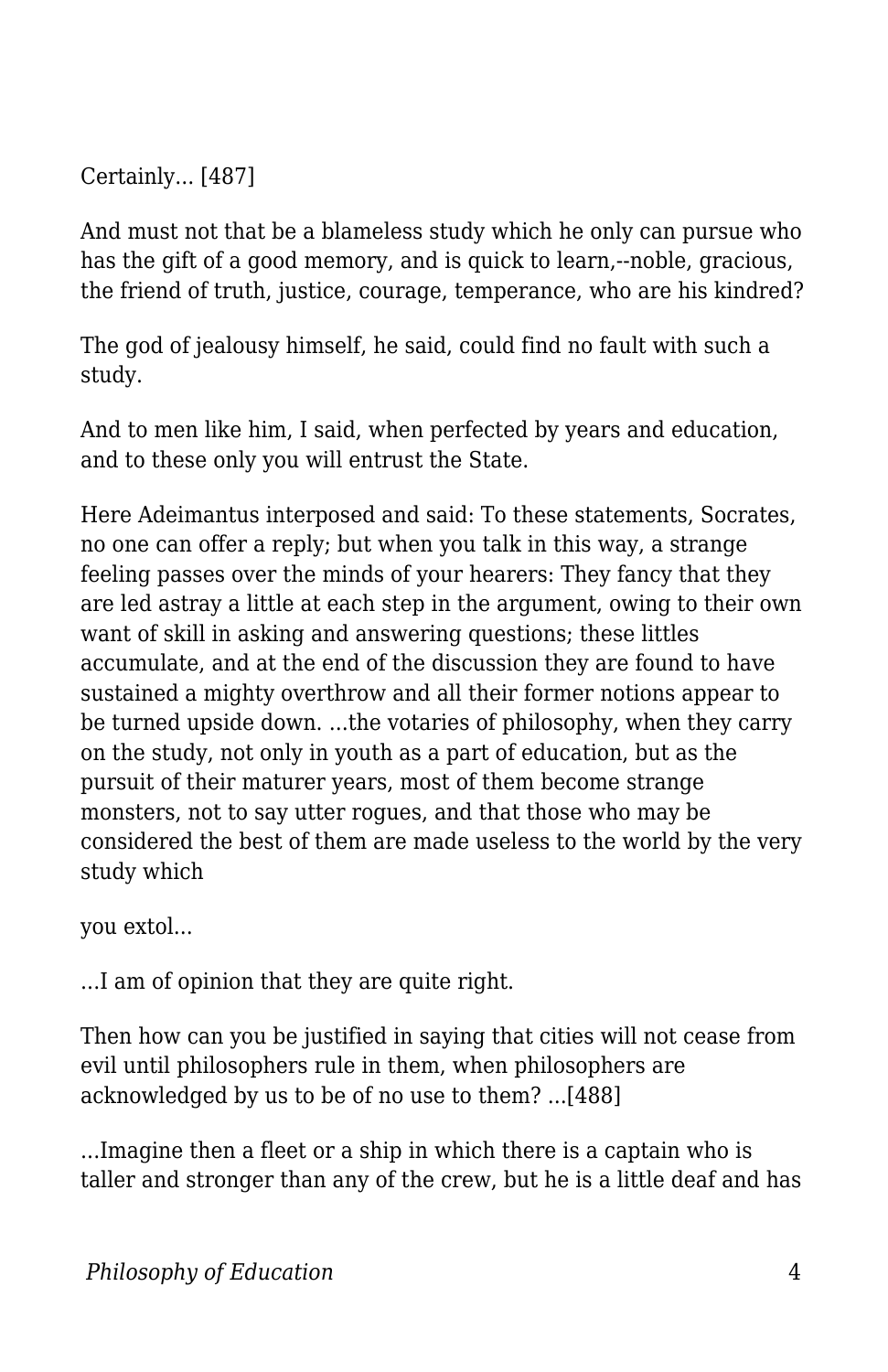a similar infirmity in sight, and his knowledge of navigation is not much better. The sailors are quarrelling with one another about the steering-- every one is of opinion that he has a right to steer, though he has never learned the art of navigation and cannot tell who taught him or when he learned, and will further assert that it cannot be taught, and they are ready to cut in pieces any one who says the contrary. They throng about the captain, begging and praying him to commit the helm to them; and if at any time they do not prevail, but others are preferred to them, they kill the others or throw them overboard, and having first chained up the noble captain's senses with drink or some narcotic drug, they mutiny and take possession of the ship and make free with the stores; thus, eating and drinking, they proceed on their voyage in such a manner as might be expected of them. Him who is their partisan and cleverly aids them in their plot for getting the ship out of the captain's hands into their own whether by force or persuasion, they compliment with the name of sailor, pilot, able seaman, and abuse the other sort of man, whom they call a goodfor-nothing; but that the true pilot must pay attention to the year and seasons and sky and stars and winds, and whatever else belongs to his art, if he intends to be really qualified for the command of a ship, and that he must and will be the steerer, whether other people like or notthe possibility of this union of authority with the steerer's art has never seriously entered into their thoughts or been made part of their calling. [489] Now in vessels which are in a state of mutiny and by sailors who are mutineers, how will the true pilot be regarded? Will he not be called by them a prater, a star-gazer, a good-for-nothing?

Of course, said Adeimantus...

Then suppose you now take this parable to the gentleman who is surprised at finding that philosophers have no honour in their cities; explain it to him and try to convince him that their having honour would be far more extraordinary.

I will.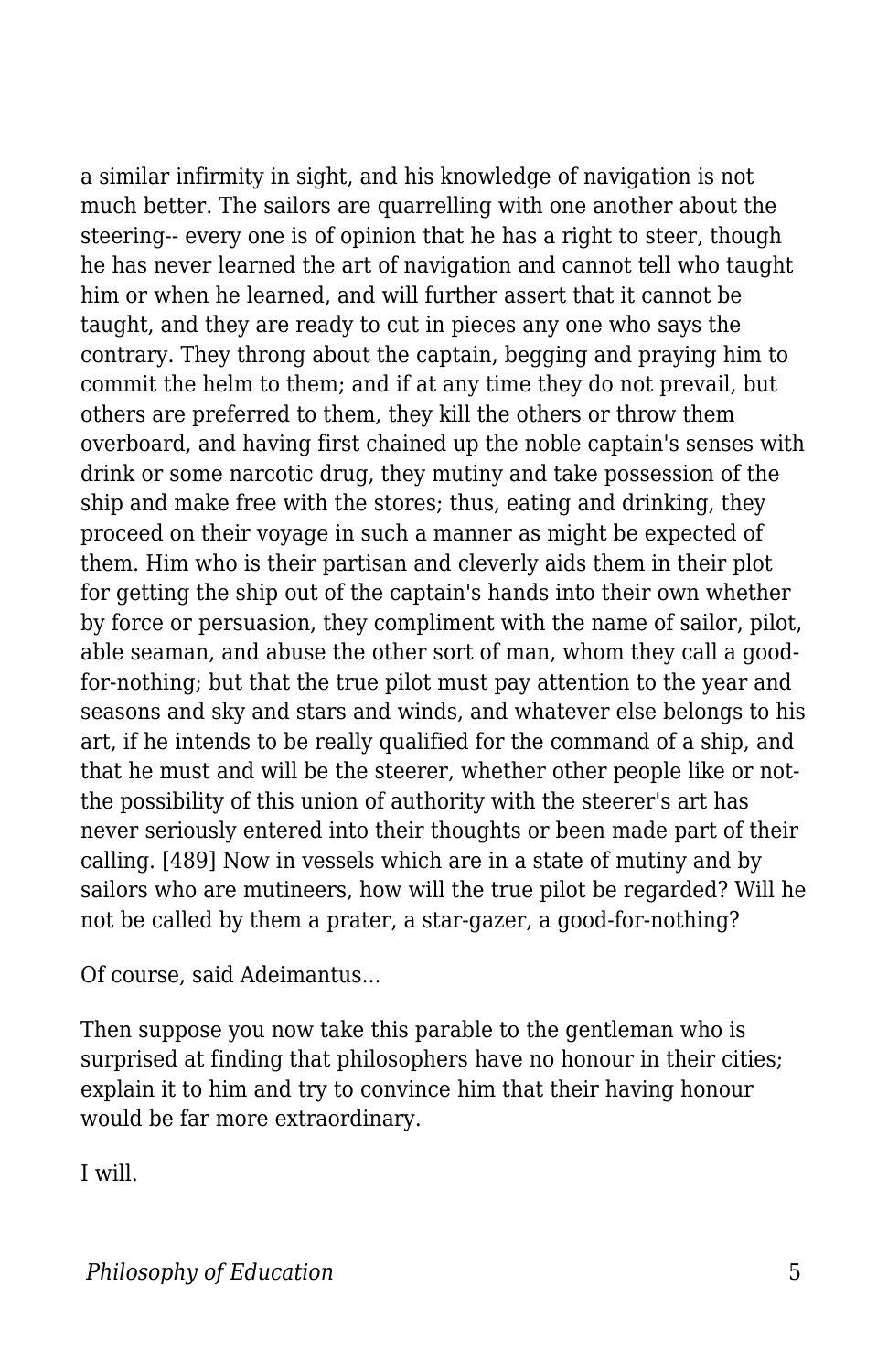Say to him, that, in deeming the best votaries of philosophy to be useless to the rest of the world, he is right; but also tell him to attribute their uselessness to the fault of those who will not use them, and not to themselves. The pilot should not humbly beg the sailors to be commanded by him--that is not the order of nature; neither are `the wise to go to the doors of the rich'--the ingenious author of this saying told a lie--but the truth is, that, when a man is ill, whether he be rich or poor, to the physician he must go, and he who wants to be governed, to him who is able to govern. The ruler who is good for anything ought not to beg his subjects to be ruled by him; although the present governors of mankind are of a different stamp; they may be justly compared to the mutinous sailors, and the true helmsmen to those who are called by them good-for-nothings and star-gazers.

Precisely so, he said.

For these reasons, and among men like these, philosophy, the noblest pursuit of all, is not likely to be much esteemed by those of the opposite faction; not that the greatest and most lasting injury is done to her by her opponents, but by her own professing followers, the same of whom you suppose the accuser to say, that the greater number of them are arrant rogues, and the best are useless; in which opinion I agreed.

Yes.

And the reason why the good are useless has now been explained?

True.

Then shall we proceed to show that the corruption of the majority is also unavoidable, and that this is not to be laid to the charge of philosophy any more than the other?

By all means... [490]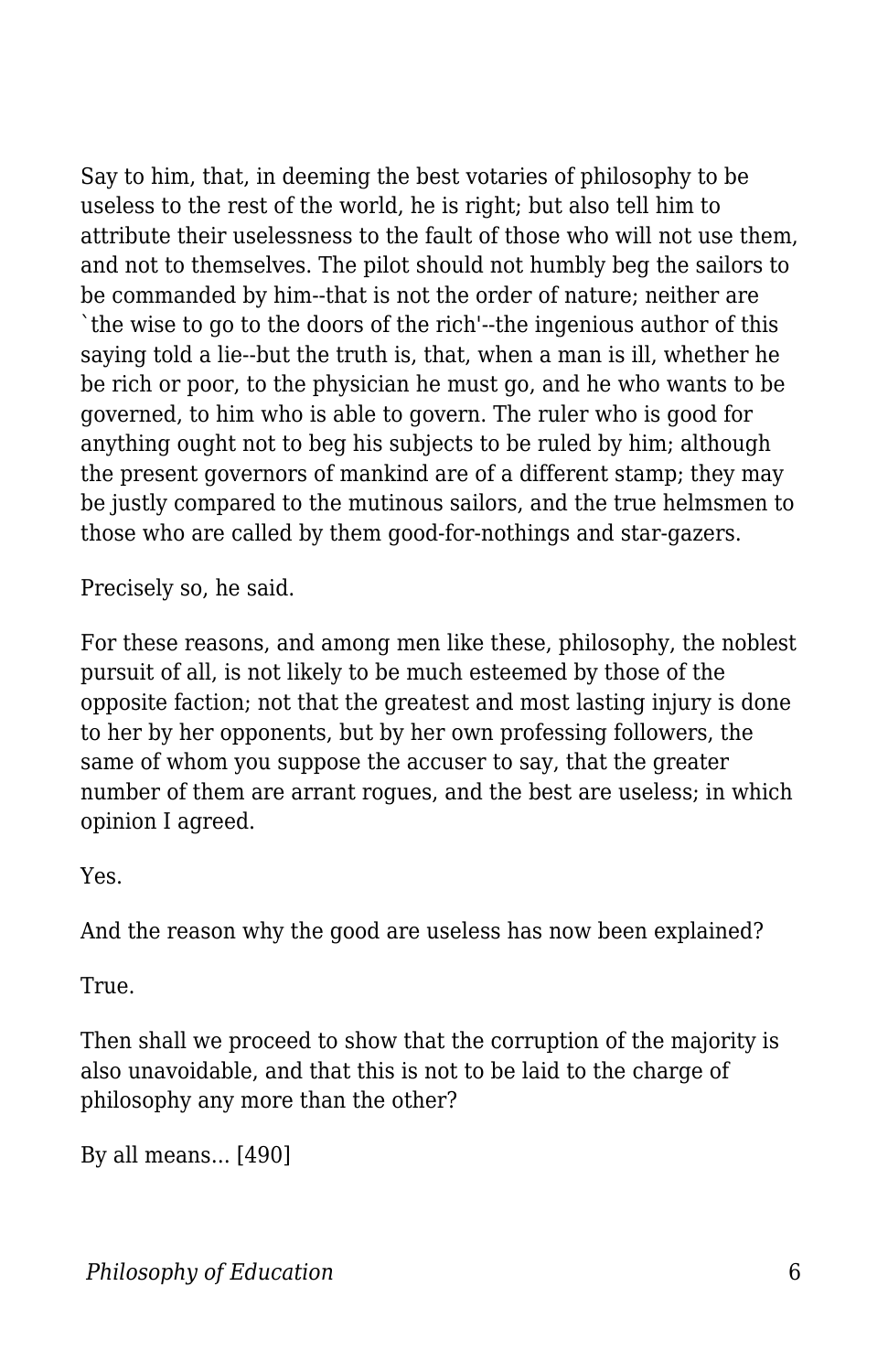And have we not a right to say in his defence, that the true lover of knowledge is always striving after being--that is his nature; he will not rest in the multiplicity of individuals which is an appearance only, but will go on--the keen edge will not be blunted, nor the force of his desire abate until he have attained the knowledge of the true nature of every essence by a sympathetic and kindred power in the soul, and by that power drawing near and mingling and becoming incorporate with very being, having begotten mind and truth, he will have knowledge and will live and grow truly, and then, and not till then, will he cease from his travail.

Nothing, he said, can be more just than such a description of him.

And will the love of a lie be any part of a philosopher's nature? Will he not utterly hate a lie?

He will...

And we have next to consider the corruptions of the philosophic nature, why so many are spoiled and so few escape spoiling--I am speaking of those who were said to be useless but not wicked--and, [491] when we have done with them, we will speak of the imitators of philosophy, what manner of men are they who aspire after a profession which is above them and of which they are unworthy, and then, by their manifold inconsistencies, bring upon philosophy, and upon all philosophers, that universal reprobation of which we speak.

What are these corruptions? he said.

I will see if I can explain them to you. Every one will admit that a nature having in perfection all the qualities which we required in a philosopher, is a rare plant which is seldom seen among men.

Rare indeed.

And what numberless and powerful causes tend to destroy these rare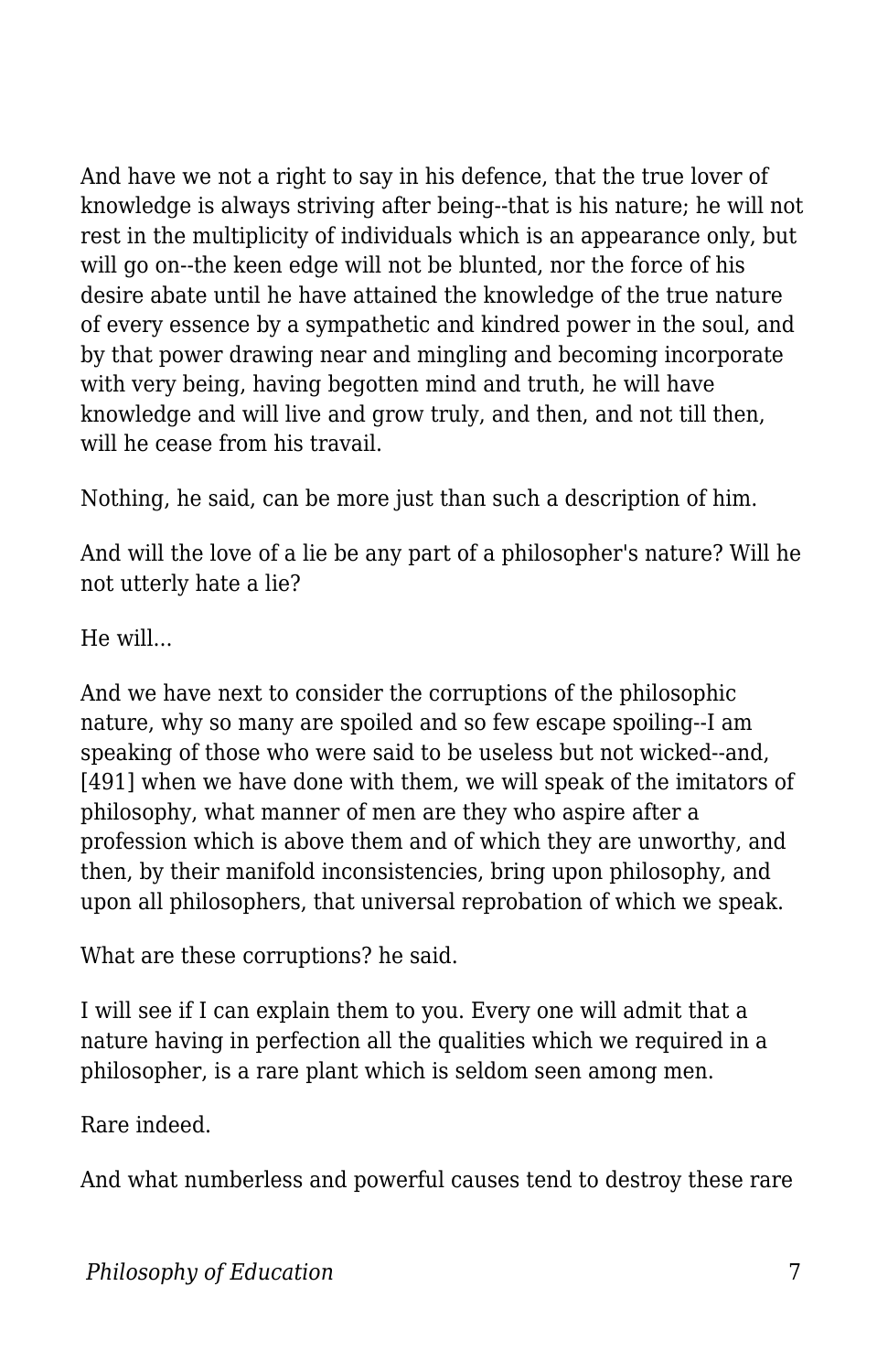natures!

What causes?

In the first place there are their own virtues, their courage, temperance, and the rest of them, every one of which praise worthy qualities (and this is a most singular circumstance) destroys and distracts from philosophy the soul which is the possessor of them.

That is very singular, he replied.

Then there are all the ordinary goods of life--beauty, wealth, strength, rank, and great connections in the State--you understand the sort of things--these also have a corrupting and distracting effect... There is reason in supposing that the finest natures, when under alien conditions, receive more injury than the inferior, because the contrast is greater.

Certainly.

And may we not say, Adeimantus, that the most gifted minds, when they are ill-educated, become pre-eminently bad? Do not great crimes and the spirit of pure evil spring out of a fulness of nature ruined by education rather than from any inferiority, whereas weak natures are scarcely capable of any very great good or very great evil?

There I think that you are right.

[492] And our philosopher follows the same analogy-he is like a plant which, having proper nurture, must necessarily grow and mature into all virtue, but, if sown and planted in an alien soil, becomes the most noxious of all weeds, unless he be preserved by some divine power. Do you really think, as people so often say, that our youth are corrupted by Sophists, or that private teachers of the art corrupt them in any degree worth speaking of? Are not the public who say these things the greatest of all Sophists? And do they not educate to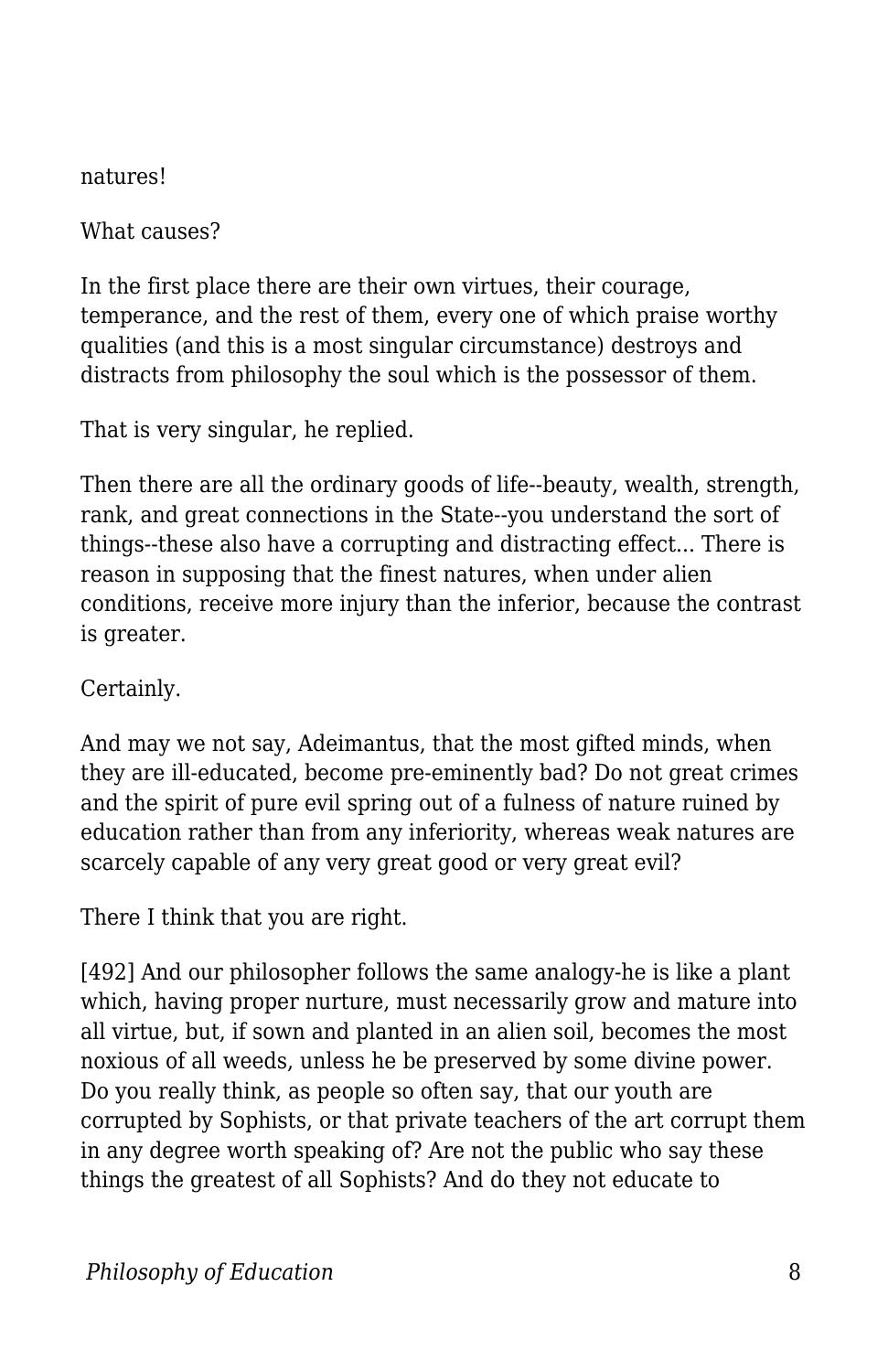perfection young and old, men and women alike, and fashion them after their own hearts?...

...Will any private training enable him to stand firm against the overwhelming flood of popular opinion? or will he be carried away by the stream?

Will he not have the notions of good and evil which the public in general have--he will do as they do, and as they are, such will he be?

Yes, Socrates; necessity will compel him... [492]

...All those mercenary individuals, whom the many call Sophists and whom they deem to be their adversaries, do, in fact, teach nothing but the opinion of the many, that is to say, the opinions of their assemblies; and this is their wisdom. I might compare them to a man who should study the tempers and desires of a mighty strong beast who is fed by him-he would learn how to approach and handle him, also at what times and from what causes he is dangerous or the reverse, and what is the meaning of his several cries, and by what sounds, when another utters them, he is soothed or infuriated; and you may suppose further, that when, by continually attending upon him, he has become perfect in all this, he calls his knowledge wisdom, and makes of it a system or art, which he proceeds to teach, although he has no real notion of what he means by the principles or passions of which he is speaking, but calls this honourable and that dishonourable, or good or evil, or just or unjust, all in accordance with the tastes and tempers of the great brute. Good he pronounces to be that in which the beast delights and evil to be that which he dislikes; and he can give no other account of them except that the just and noble are the necessary, having never himself seen, and having no power of explaining to others the nature of either, or the difference between them, which is immense. By heaven, would not such an one be a rare educator?

Indeed, he would.

*Philosophy of Education* 9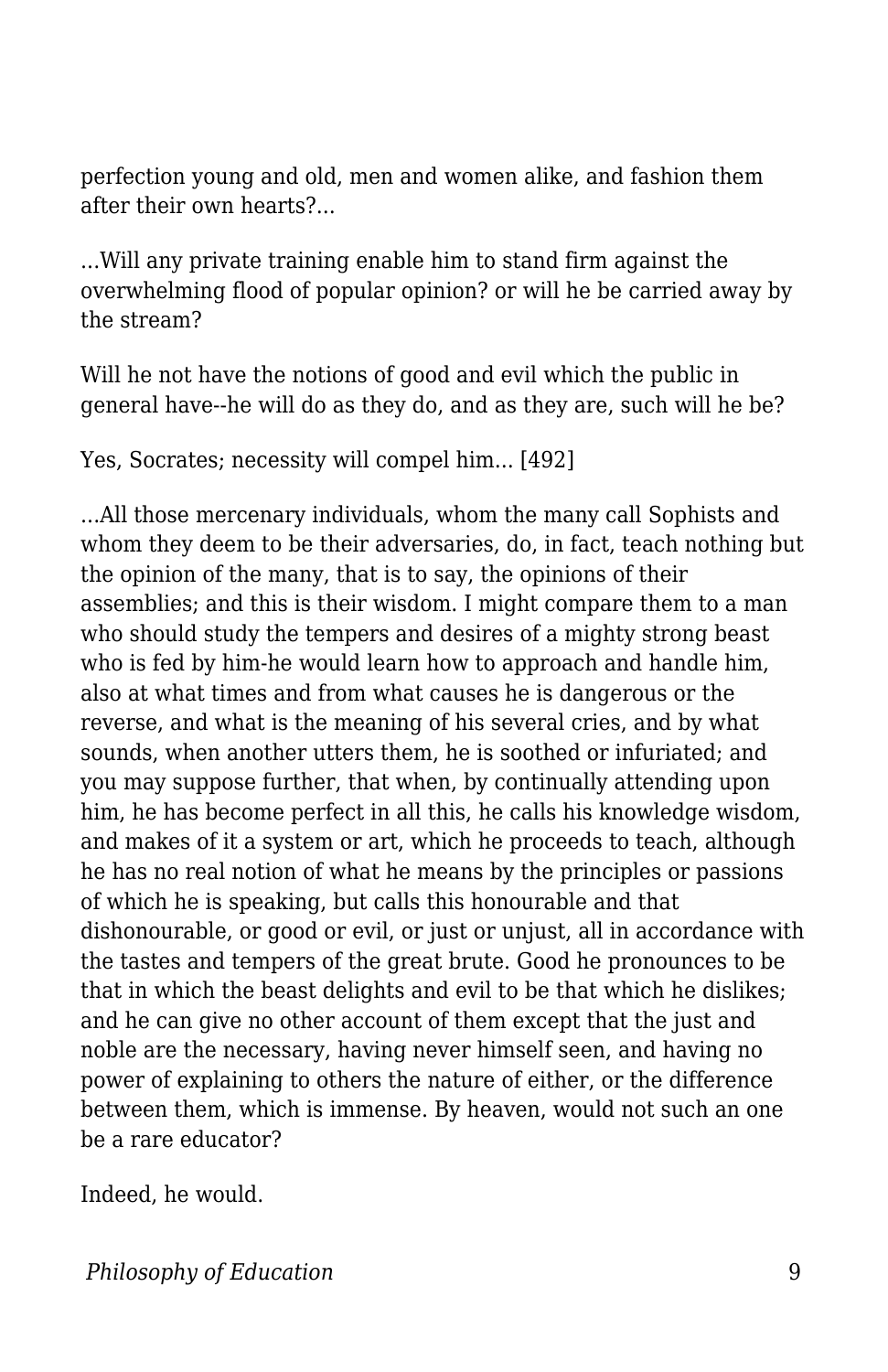And in what way does he who thinks that wisdom is the discernment of the tempers and tastes of the motley multitude, whether in painting or music, or, finally, in politics, differ from him whom I have been describing? For when a man consorts with the many, and exhibits to them his poem or other work of art or the service which he has done the State, making them his judges when he is not obliged, the socalled necessity of Diomede will oblige him to produce whatever they praise. And yet the reasons are utterly ludicrous which they give in confirmation of their own notions about the honourable and good. Did you ever hear any of them which were not?

No, nor am I likely to hear.

You recognise the truth of what I have been saying? Then let me ask you to consider further whether the world will ever be induced to believe in the existence of absolute beauty rather than of the many beautiful, [494] or of the absolute in each kind rather than of the many in each kind?

Certainly not.

Then the world cannot possibly be a philosopher?

Impossible.

And therefore philosophers must inevitably fall under the censure of the world?

They must.

And of individuals who consort with the mob and seek to please them?

That is evident... [495]

Then were we not right in saying that even the very qualities which make a man a philosopher may, if he be ill-educated, divert him from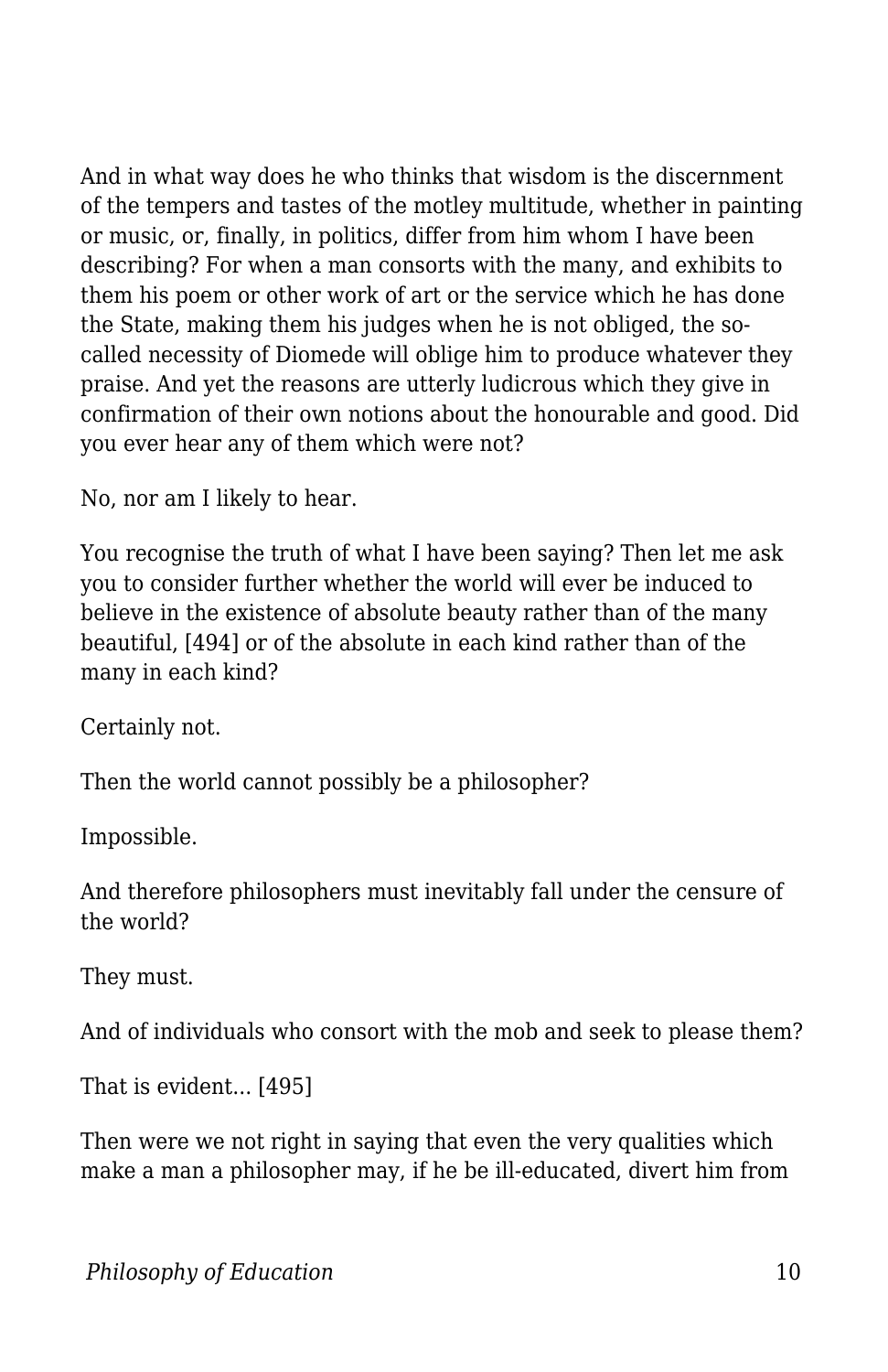philosophy, no less than riches and their accompaniments and the other so-called goods of life?

We were quite right.

Thus, my excellent friend, is brought about all that ruin and failure which I have been describing of the natures best adapted to the best of all pursuits; they are natures which we maintain to be rare at any time; this being the class out of which come the men who are the authors of the greatest evil to States and individuals; and also of the greatest good when the tide carries them in that direction; but a small man never was the doer of any great thing either to individuals or to **States**.

That is most true, he said...

And so philosophy is left desolate, with her marriage rite incomplete: for her own have fallen away and forsaken her, and while they are leading a false and unbecoming life, other unworthy persons, seeing that she has no kinsmen to be her protectors, enter in and dishonour her; and fasten upon her the reproaches which,

as you say, her reprovers utter, who affirm of her votaries that some are good for nothing, and that the greater number deserve the severest punishment.

That is certainly what people say.

...And many are thus attracted by her whose natures are imperfect and whose souls are maimed and disfigured by their meannesses, as their bodies are by their trades and crafts. Is not this unavoidable?

Yes... [496]

And when persons who are unworthy of education approach philosophy and make an alliance with her who is a rank above them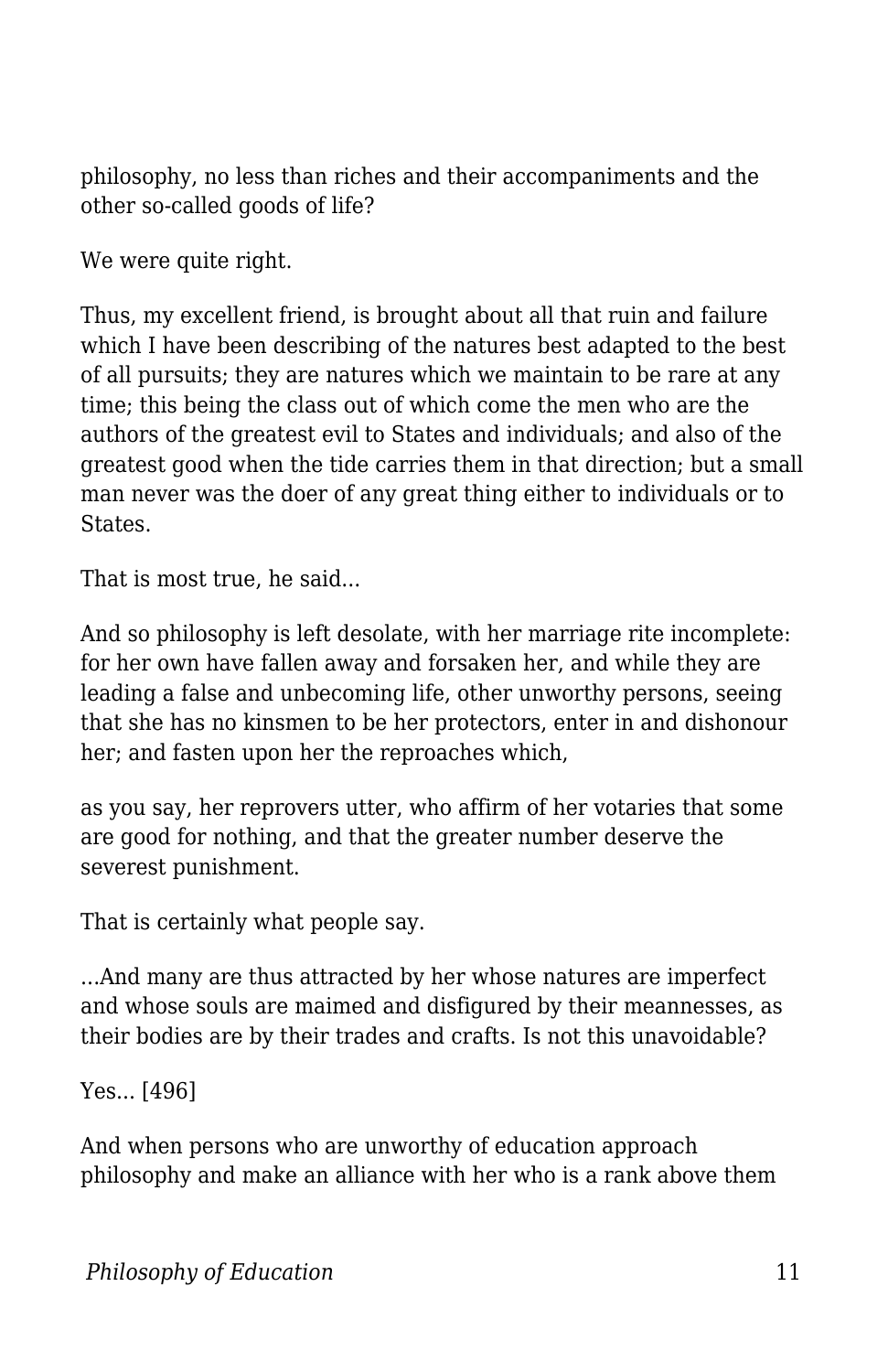what sort of ideas and opinions are likely to be generated? Will they not be sophisms captivating to the ear, having nothing in them genuine, or worthy of or akin to true wisdom?

No doubt, he said.

Then, Adeimantus, I said, the worthy disciples of philosophy will be but a small remnant: perchance some noble and well-educated person, detained by exile in her service, who in the absence of corrupting influences remains devoted to her;... Those who belong to this small class have tasted how sweet and blessed a possession philosophy is, and have also seen enough of the madness of the multitude; and they know that no politician is honest, nor is there any champion of justice at whose side they may fight and be saved. Such an one may be compared to a man who has fallen among wild beasts-- he will not join in the wickedness of his fellows, but neither is he able singly to resist all their fierce natures, and therefore seeing that he would be of no use to the State or to his friends, and reflecting that he would have to throw away his life without doing any good either to himself or others, he holds his peace, and goes his own way. He is like one who, in the storm of dust and sleet which the driving wind hurries along, retires under the shelter of a wall; and seeing the rest of mankind full of wickedness, he is content, if only he can live his own life and be pure from evil or unrighteousness, and depart in peace and good-will, with bright hopes.

Yes, he said, and he will have done a great work before he departs.

A great work--yes; but not the greatest, unless he find a State suitable to him; [497] for in a State which is suitable to him, he will have a larger growth and be the saviour of his country, as well as of himself.

The causes why philosophy is in such an evil name have now been sufficiently explained: the injustice of the charges against her has been shown-is there anything more which you wish to say?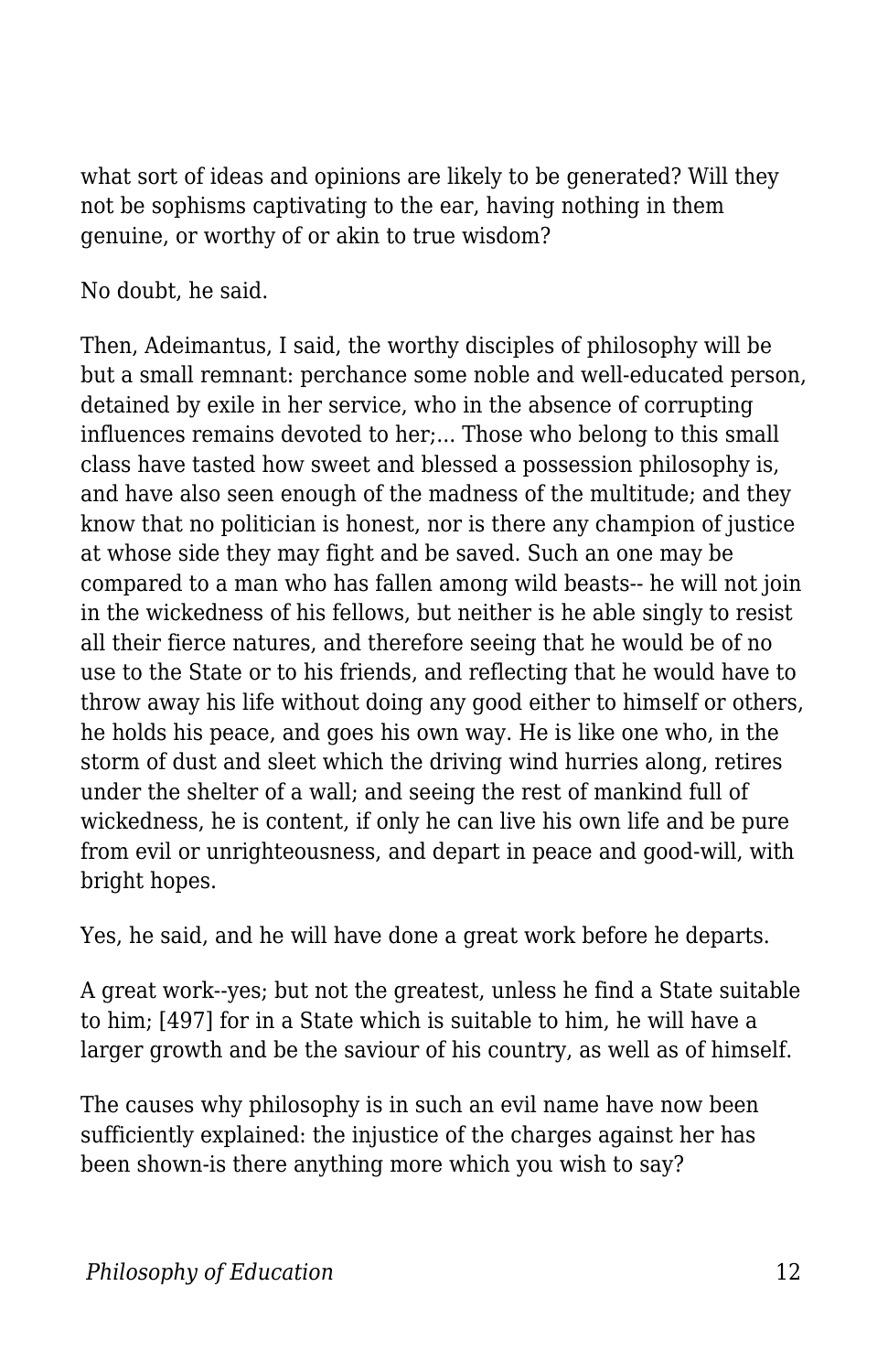Nothing more on that subject, he replied; but I should like to know which of the governments now existing is in your opinion the one adapted to her.

Not any of them, I said; and that is precisely the accusation which I bring against them--not one of them is worthy of the philosophic nature, and hence that nature is warped and estranged;--as the exotic seed which is sown in a foreign land becomes denaturalized, and is wont to be overpowered and to lose itself in the new soil, even so this growth of philosophy, instead of persisting, degenerates and receives another character. But if philosophy ever finds in the State that perfection which she herself is, then will be seen that she is in truth divine, and that all other things, whether natures of men or institutions, are but human...

[498] At present, I said, the students of philosophy are quite young; beginning when they are hardly past childhood, they devote only the time saved from moneymaking and housekeeping to such pursuits; and even those of them who are reputed to have most of the philosophic spirit, when they come within sight of the great difficulty of the subject, I mean dialectic, take themselves off. In after life when invited by some one else, they may, perhaps, go and hear a lecture, and about this they make much ado, for philosophy is not considered by them to be their proper business: at last, when they grow old, in most cases they are extinguished more truly than Heracleitus' sun, inasmuch as they never light up again.

But what ought to be their course?

Just the opposite. In childhood and youth their study, and what philosophy they learn, should be suited to their tender years: during this period while they are growing up towards manhood, the chief and special care should be given to their bodies that they may have them to use in the service of philosophy; as life advances and the intellect begins to mature, let them increase the gymnastics of the soul; but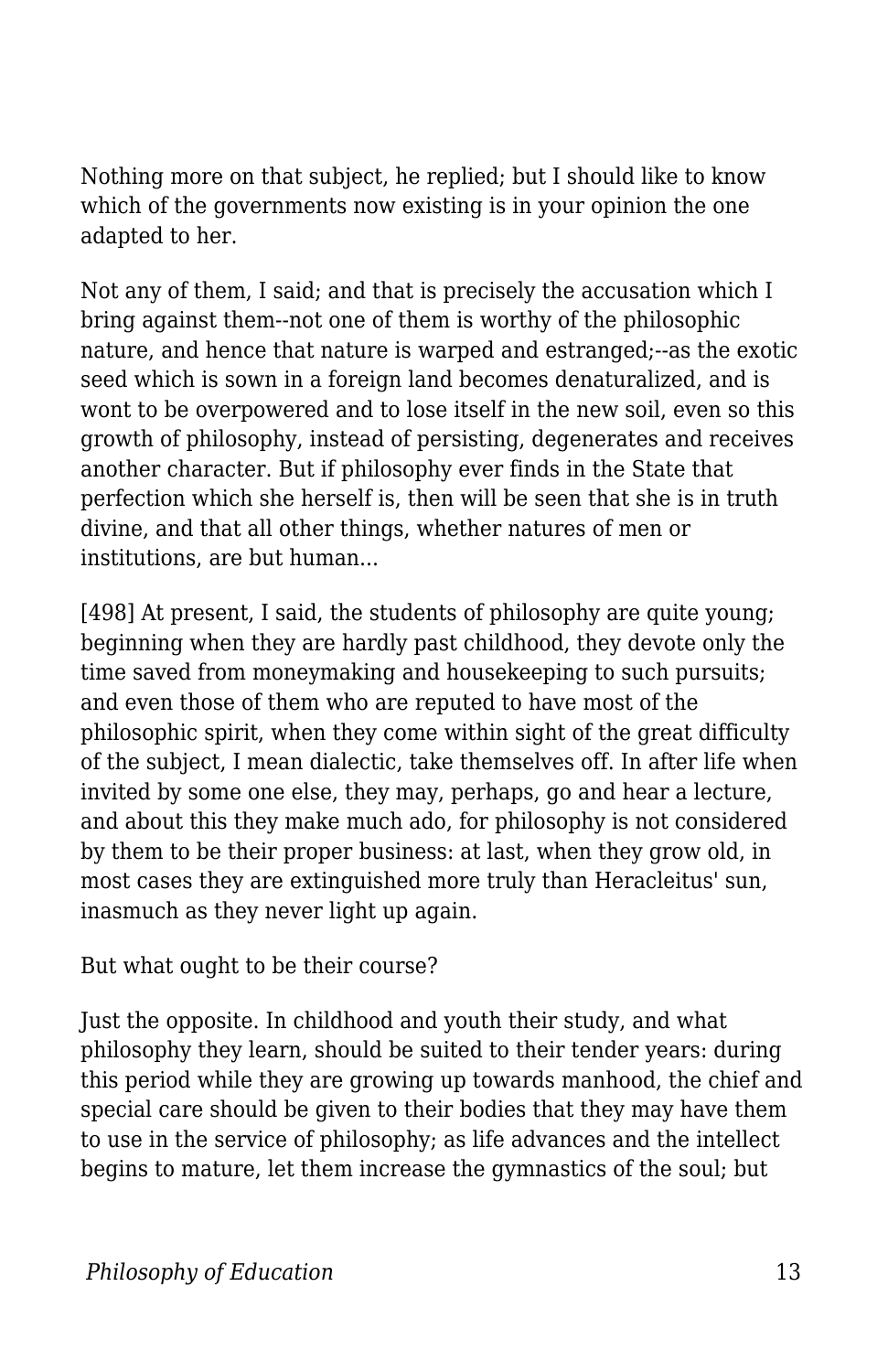when the strength of our citizens fails and is past civil and military duties, then let them range at will and engage in no serious labour, as we intend them to live happily here, and to crown this life with a similar happiness in another... I do not wonder that the many refuse to believe; for they have never seen that of which we are now speaking realised; they have seen only a conventional imitation of philosophy, consisting of words artificially brought together, not like these of ours having a natural unity. But a human being who in word and work is perfectly moulded, as far as he can be, into the proportion and likeness of virtue--such a man ruling in a city which bears the same image, [499] they have never yet seen, neither one nor many of them- do you think that they ever did?

#### No indeed...

...Neither cities nor States nor individuals will ever attain perfection until the small class of philosophers whom we termed useless but not corrupt are providentially compelled, whether they will or not, to take care of the State, and until a like necessity be laid on the State to obey them; or until kings, or if not kings, the sons of kings or princes, are divinely inspired with a true love of true philosophy...

#### Quite right...

O my friend, I said, do not attack the multitude: they will change their minds, if, not in an aggressive spirit, but gently and with the view of soothing them and removing their dislike of over-education, you show them your philosophers as they really are and describe as you were just now doing their character and profession, [500] and then mankind will see that he of whom you are speaking is not such as they supposed--if they view him in this new light, they will surely change their notion of him, and answer in another strain. Who can be at enmity with one who loves them, who that is himself gentle and free from envy will be jealous of one in whom there is no jealousy? Nay, let me answer for you, that in a few this harsh temper may be found but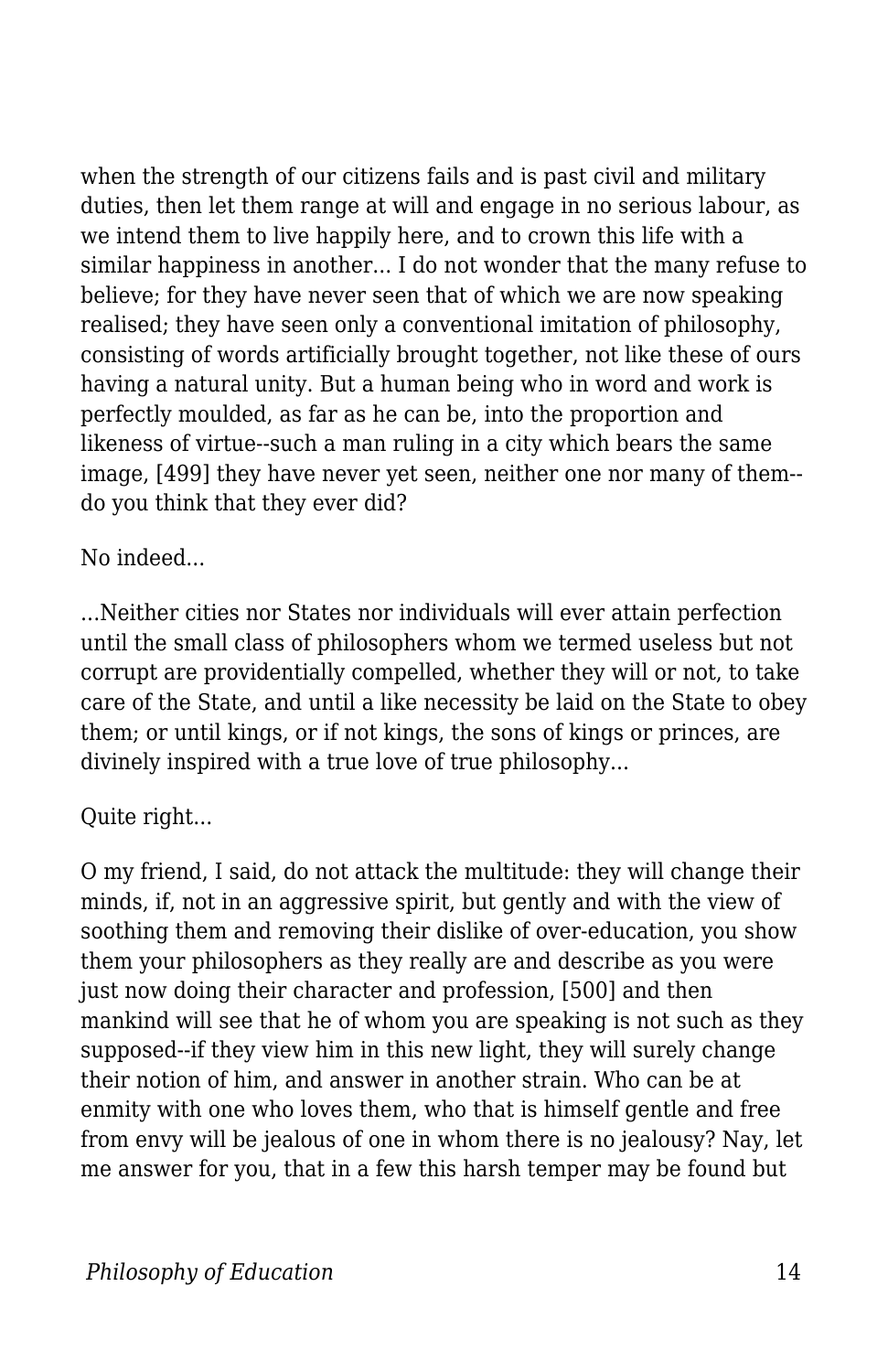not in the majority of mankind.

I quite agree with you, he said...

For he, Adeimantus, whose mind is fixed upon true being, has surely no time to look down upon the affairs of earth, or to be filled with malice and envy, contending against men; his eye is ever directed towards things fixed and immutable, which he sees neither injuring nor injured by one another, but all in order moving according to reason; these he imitates, and to these he will, as far as he can, conform himself. Can a man help imitating that with which he holds reverential converse?

Impossible.

And the philosopher holding converse with the divine order, becomes orderly and divine, as far as the nature of man allows; but like every one else, he will suffer from detraction.

Of course... But how will they draw out the plan of which you are speaking? [501] They will begin by taking the State and the manners of men, from which, as from a tablet, they will rub out the picture, and leave a clean surface. This is no easy task... And one feature they will erase, and another they will put in, they have made the ways of men, as far as possible, agreeable to the ways of God?... [502]

One is enough; let there be one man who has a city obedient to his will, and he might bring into existence the ideal polity about which the world is so incredulous.

Yes, one is enough.

The ruler may impose the laws and institutions which we have been describing, and the citizens may possibly be willing to obey them?

Certainly...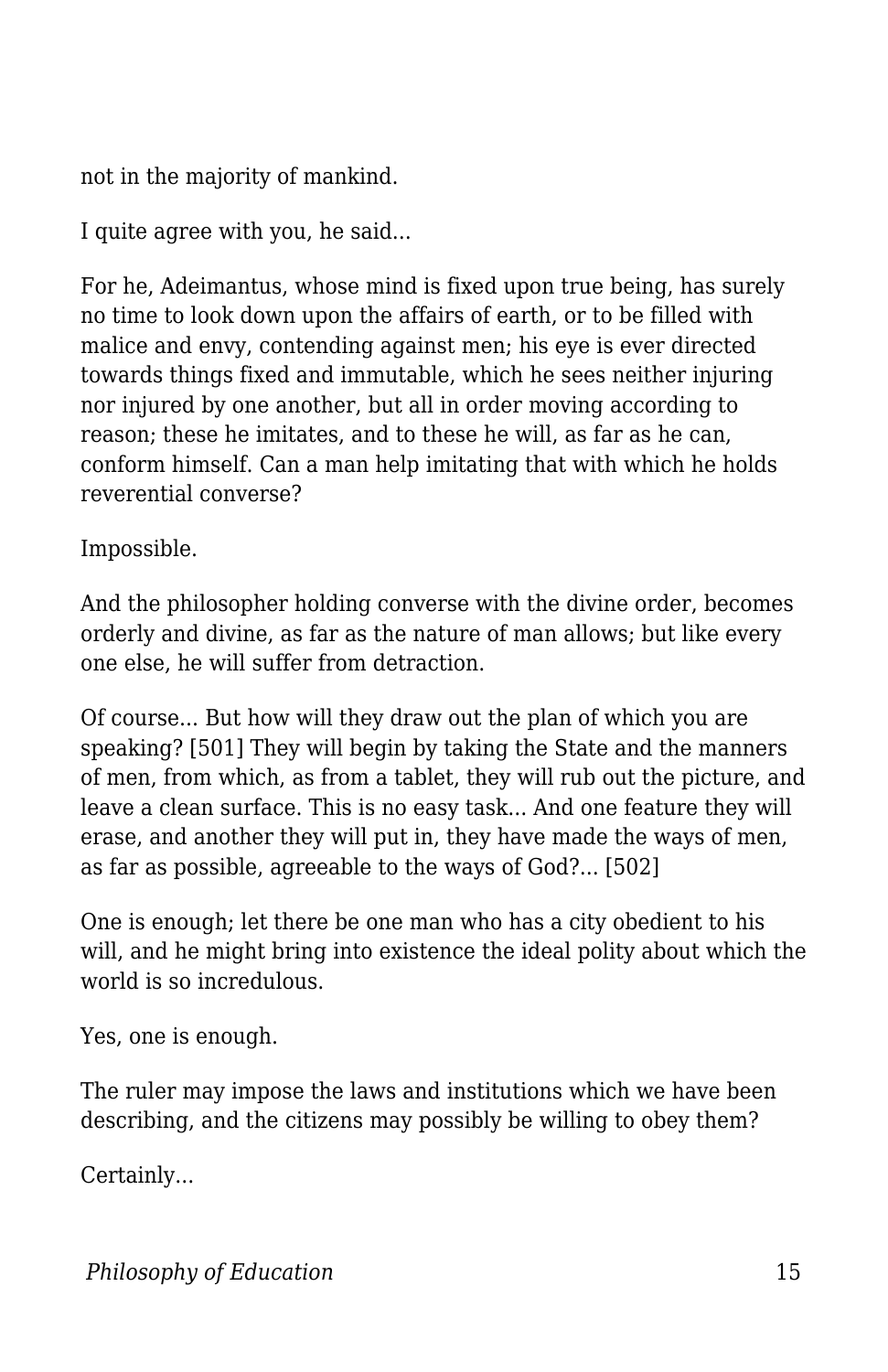And so with pain and toil we have reached the end of one subject, but more remains to be discussed;--how and by what studies and pursuits will the saviours of the constitution be created, and at what ages are they to apply themselves to their several studies?

Certainly...

We were saying, as you will remember, that they were to be lovers of their country, tried by the test of pleasures and pains, and neither in hardships, nor in dangers, nor at any other critical moment were to lose their patriotism--he was to be rejected who failed, but he who always came forth pure, like gold tried in the refiner's fire, was to be made a ruler, and to receive honours and rewards in life and after death... the aspirant must not only be tested in those labours and dangers and pleasures which we mentioned before, but there is another kind of probation which we did not mention--he must be exercised also in many kinds of knowledge, to see whether the soul will be able to endure the highest of all [504], will faint under them, as in any other studies and exercises.

Yes, he said, you are quite right in testing him. But what do you mean by the highest of all knowledge?... is there a knowledge still higher than this-- higher than justice and the other virtues?

Yes, I said, there is... [505] for you have of been told that the idea of good is the highest knowledge, and that all other things become useful and advantageous only by their use of this... but no one is satisfied with the appearance of good--the reality is what they seek; in the case of the good, appearance is despised by every one.

Very true, he said... [507]

...there is a many beautiful and a many good, and so of other things which we describe and define; to all of them `many' is applied.

True, he said.

*Philosophy of Education* 16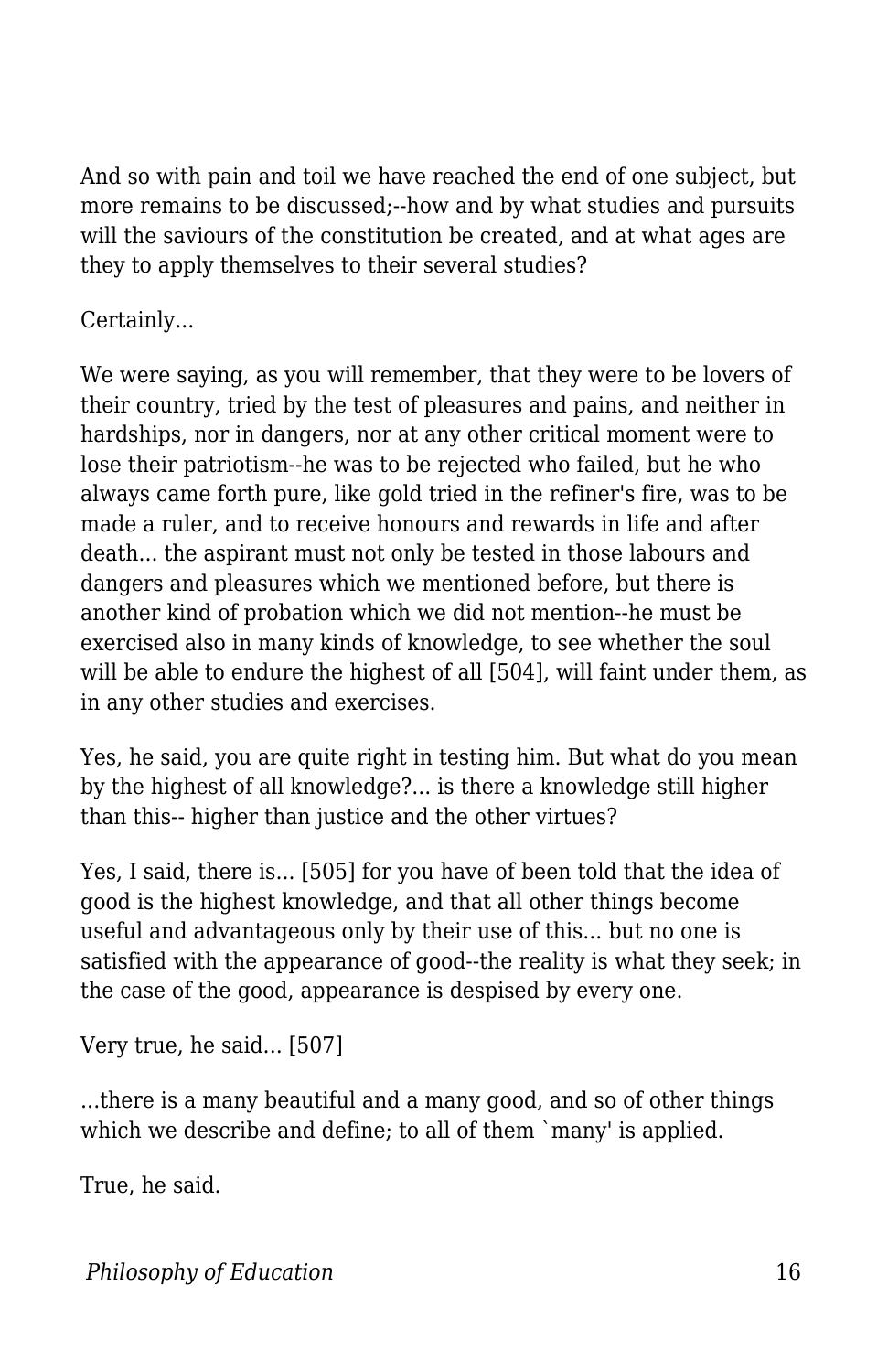And there is an absolute beauty and an absolute good, and of other things to which the term `many' is applied there is an absolute; for they may be brought under a single idea, which is called the essence of each.

Very true.

The many, as we say, are seen but not known, and the ideas are known but not seen.

Exactly.

And what is the organ with which we see the visible things?

The sight, he said.

And with the hearing, I said, we hear, and with the other senses perceive the other objects of sense?

True...

Sight being, as I conceive, in the eyes, and he who has eyes wanting to see; colour being also present in them, still unless there be a third nature specially adapted to the purpose, the owner of the eyes will see nothing and the colours will be invisible.

Of what nature are you speaking?

Of that which you term light, I replied.

True, he said.

[508] Noble, then, is the bond which links together sight and visibility, and great beyond other bonds by no small difference of nature; for light is their bond... the sun is not sight, but the author of sight who is recognised by sight.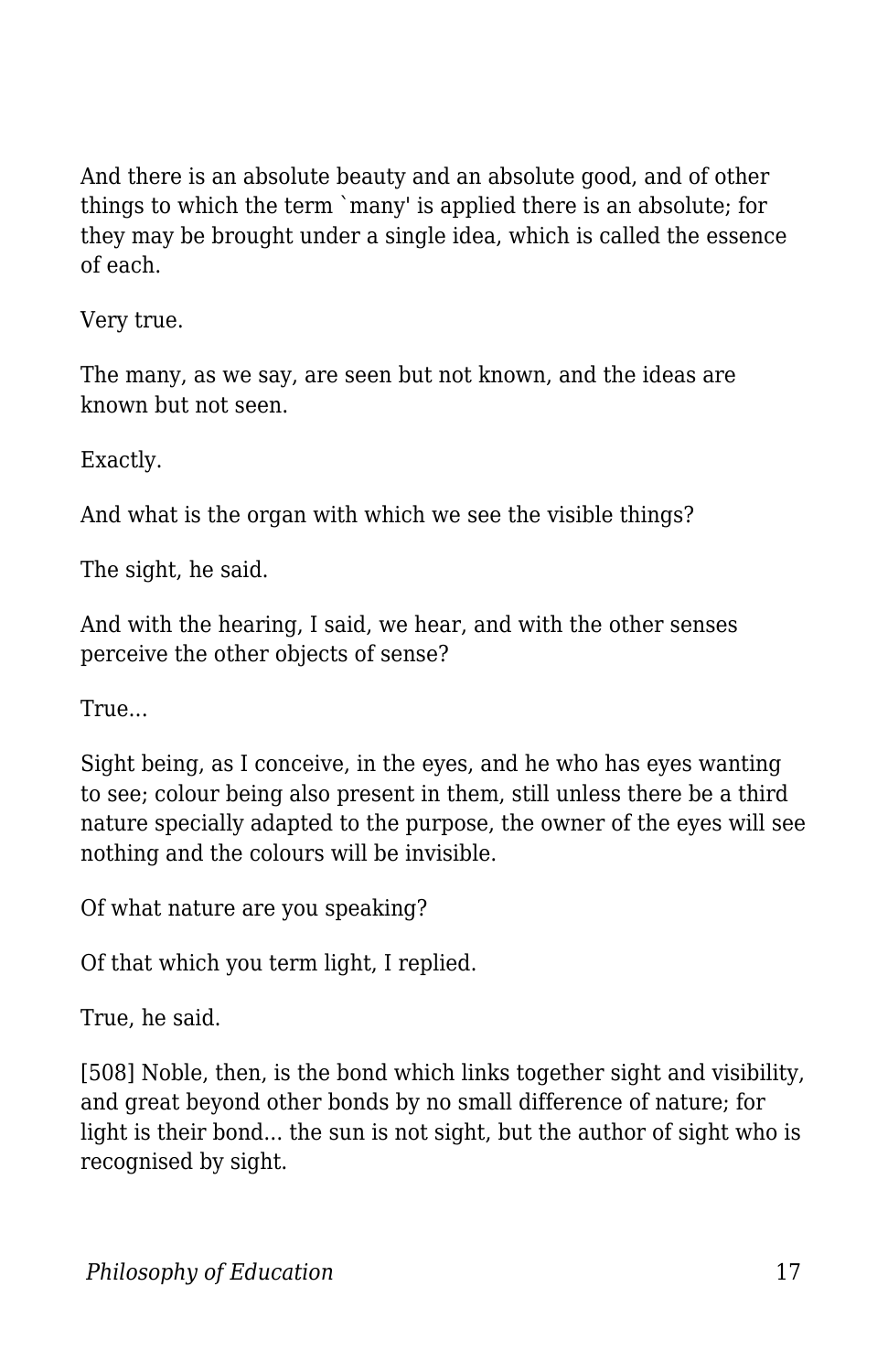True, he said.

And this is he whom I call the child of the good, whom the good begat in his own likeness, to be in the visible world, in relation to sight and the things of sight, what the good is in the intellectual world in relation to mind and the things of mind... And the soul is like the eye: when resting upon that on which truth and being shine, the soul perceives and understands and is radiant with intelligence; but when turned towards the twilight of becoming and perishing, then she has opinion only, and goes blinking about, and is first of one opinion and then of another, and seems to have no intelligence?

Just so.

Now, that which imparts truth to the known and the power of knowing to the knower is what I would have you term the idea of good, and this you will deem to be the cause of science, and of truth in so far as the latter becomes the subject of knowledge; beautiful too, as are both truth and knowledge, you will be right in esteeming this other nature as more beautiful than either; [509] and, as in the previous instance, light and sight may be truly said to be like the sun, and yet not to be the sun, so in this other sphere, science and truth may be deemed to be like the good, but not the good; the good has a place of honour yet higher...

You would say, would you not, that the sun is only the author of visibility in all visible things, but of generation and nourishment and growth, though he himself is not generation?

Certainly.

In like manner the good may be said to be not only the author of knowledge to all things known, but of their being and essence, and yet the good is not essence, but far exceeds essence in dignity and power... You have to imagine, then, that there are two ruling powers, and that one of them is set over the intellectual world, the other over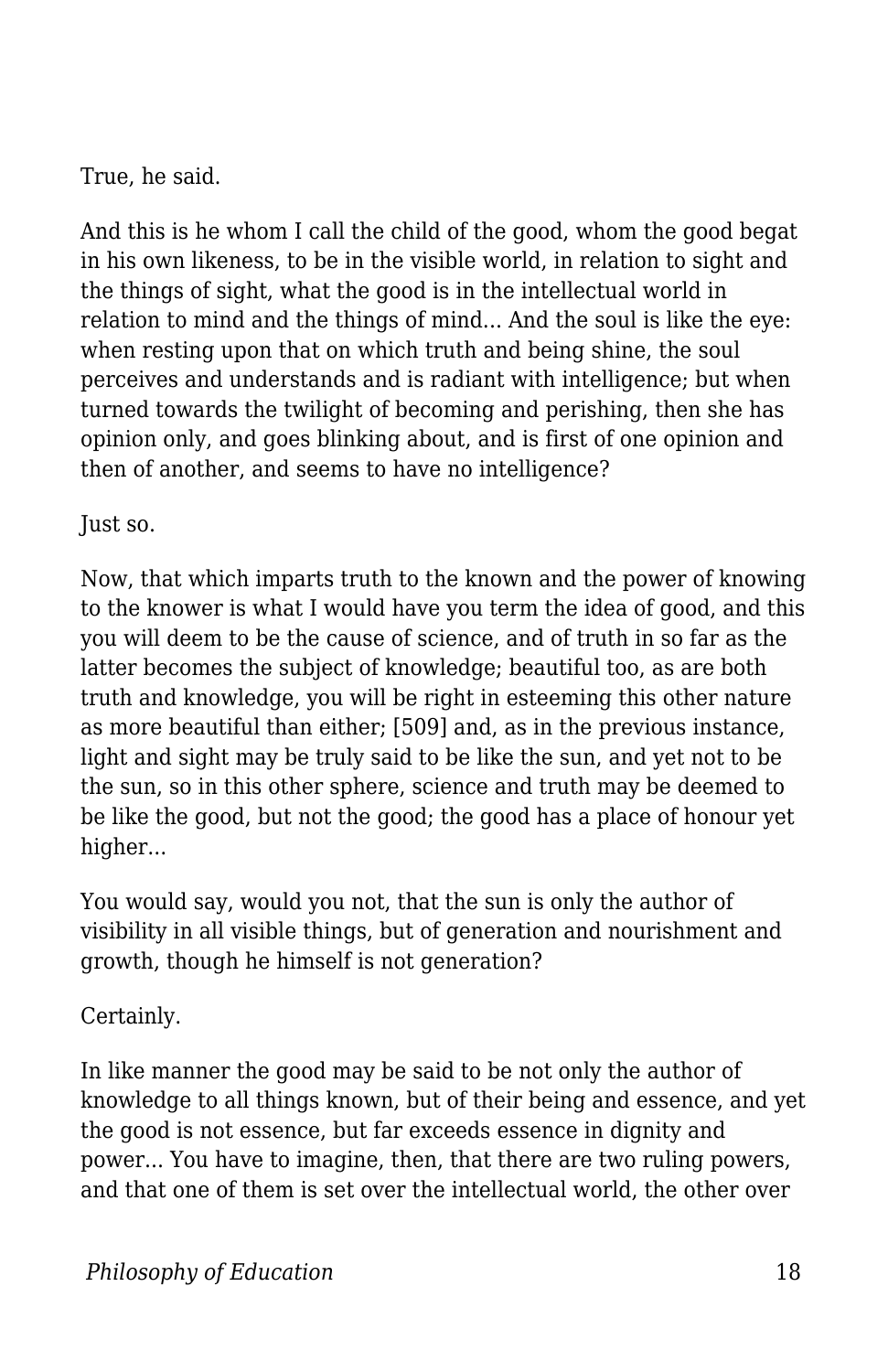the visible...

I have.

Now take a line which has been cut into two unequal parts, and divide each of them again in the same proportion, and suppose the two main divisions to answer, one to the visible and the other to the intelligible, and then compare the subdivisions in respect of their clearness and want of clearness, and you will find that the first section in the sphere of the visible consists of images. [510] And by images I mean, in the first place, shadows, and in the second place, reflections in water and in solid, smooth and polished bodies and the like: Do you understand?

Yes, I understand.

Imagine, now, the other section, of which this is only the resemblance, to include the animals which we see, and everything that grows or is made.

Very good.

Would you not admit that both the sections of this division have different degrees of truth, and that the copy is to the original as the sphere of opinion is to the sphere of knowledge?

Most undoubtedly.

Next proceed to consider the manner in which the sphere of the intellectual is to be divided.

In what manner?

Thus:--There are two subdivisions, in the lower or which the soul uses the figures given by the former division as images; the enquiry can only be hypothetical, and instead of going upwards to a principle descends to the other end; in the higher of the two, the soul passes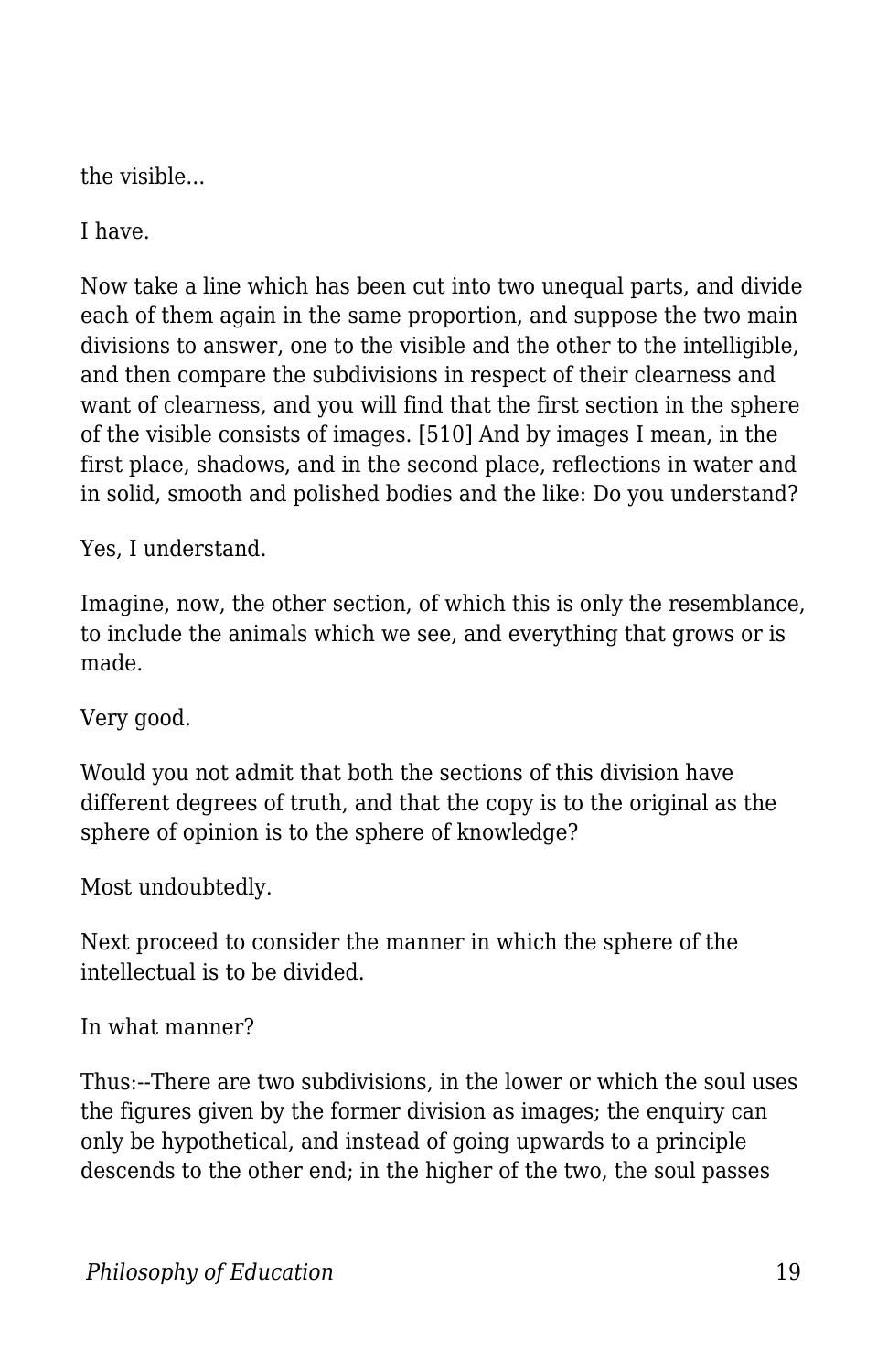out of hypotheses, and goes up to a principle which is above hypotheses, making no use of images as in the former case, but proceeding only in and through the ideas themselves.

I do not quite understand your meaning, he said.

Then I will try again; you will understand me better when I have made some preliminary remarks. You are aware that students of geometry, arithmetic, and the kindred sciences assume the odd and the even and the figures and three kinds of angles and the like in their several branches of science; these are their hypotheses, which they and everybody are supposed to know, and therefore they do not deign to give any account of them either to themselves or others; but they begin with them, and go on until they arrive at last, and in a consistent manner, at their conclusion?

Yes, he said, I know.

And do you not know also that although they make use of the visible forms and reason about them, they are thinking not of these, but of the ideals which they resemble; not of the figures which they draw, but of the absolute square and the absolute diameter, and so on-- the forms which they draw or make, and which have shadows and reflections in water of their own, are converted by them into images, but they are really seeking to behold the things themselves, which can only be seen with the eye of the mind?

[511] That is true.

And of this kind I spoke as the intelligible, although in the search after it the soul is compelled to use hypotheses; not ascending to a first principle, because she is unable to rise above the region of hypothesis, but employing the objects of which the shadows below are resemblances in their turn as images, they having in relation to the shadows and reflections of them a greater distinctness, and therefore a higher value.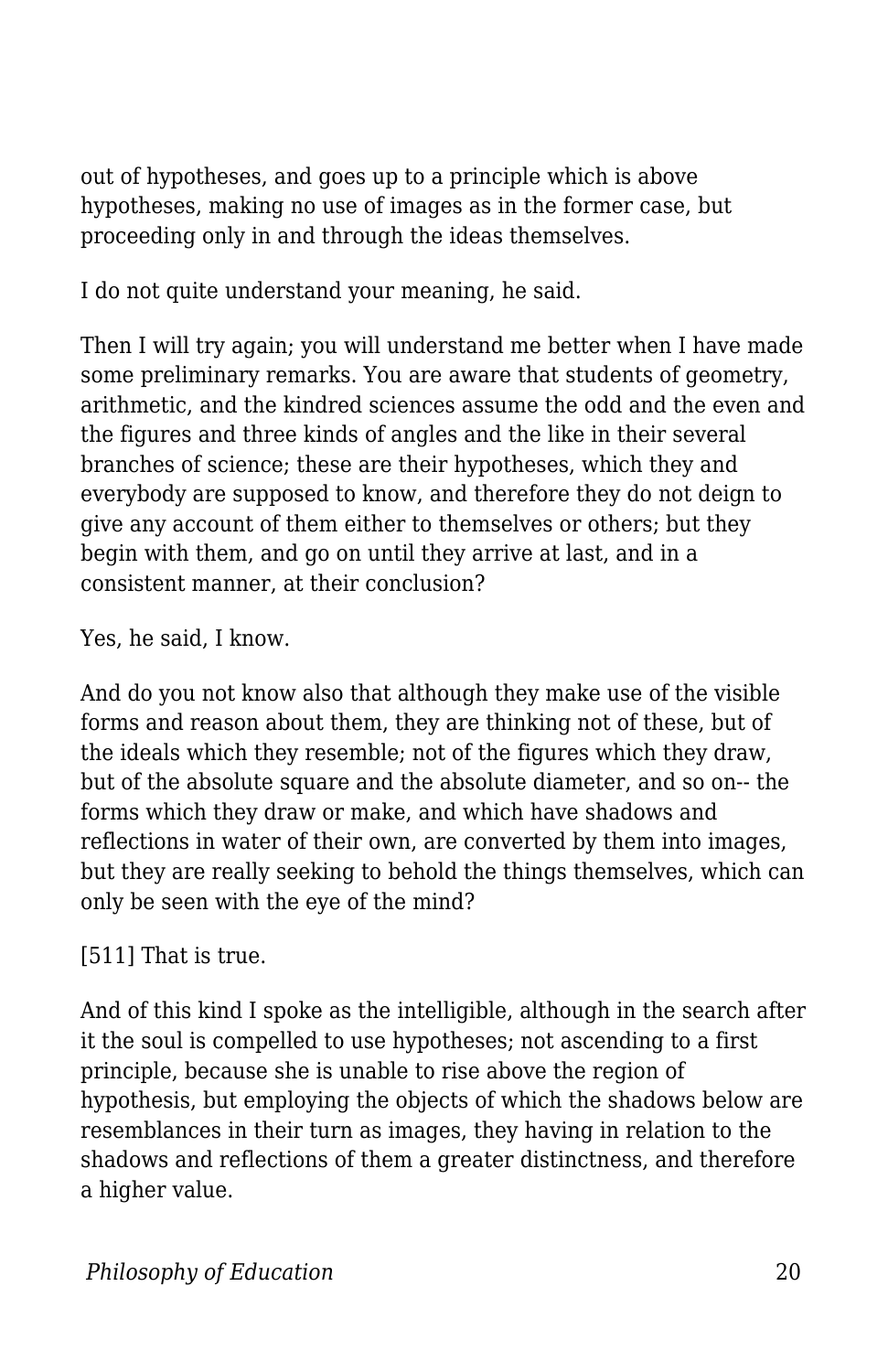I understand, he said, that you are speaking of the province of geometry and the sister arts.

And when I speak of the other division of the intelligible, you will understand me to speak of that other sort of knowledge which reason herself attains by the power of dialectic, using the hypotheses not as first principles, but only as hypotheses-- that is to say, as steps and points of departure into a world which is above hypotheses, in order that she may soar beyond them to the first principle of the whole; and clinging to this and then to that which depends on this, by successive steps she descends again without the aid of any sensible object, from ideas, through ideas, and in ideas she ends.

I understand you, he replied; not perfectly, for you seem to me to be describing a task which is really tremendous; but, at any rate, I understand you to say that knowledge and being, which the science of dialectic contemplates, are clearer than the notions of the arts, as they are termed, which proceed from hypotheses only: these are also contemplated by the understanding, and not by the senses: yet, because they start from hypotheses and do not ascend to a principle, those who contemplate them appear to you not to exercise the higher reason upon them, although when a first principle is added to them they are cognizable by the higher reason. And the habit which is concerned with geometry and the cognate sciences I suppose that you would term understanding and not reason, as being intermediate between opinion and reason.

You have quite conceived my meaning, I said; and now, corresponding to these four divisions, let there be four faculties in the soul-reason answering to the highest, understanding to the second, faith (or conviction) to the third, and perception of shadows to the last-and let there be a scale of them, and let us suppose that the several faculties have clearness in the same degree that their objects have truth.

I understand, he replied, and give my assent, and accept your